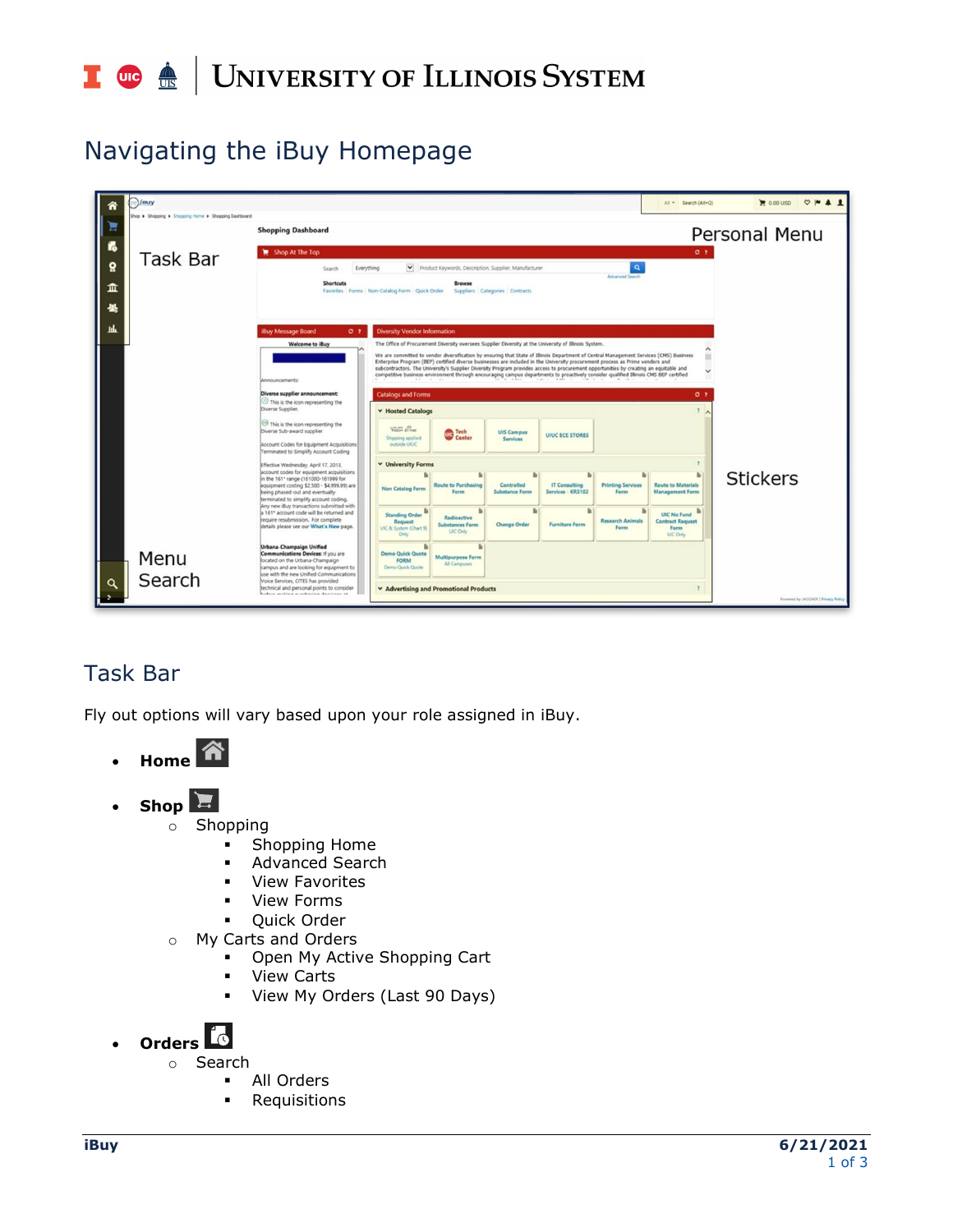#### **UNIVERSITY OF ILLINOIS SYSTEM** T one

- Purchase Orders
- Procurement Requests
- o My Orders
	- My Requisitions
	- My Purchase Orders
	- My Invoices
	- My Procurement Requests
- o Approvals<br>Rec
	- **Requisitions to Approve**<br>**Purchase Orders to App**
	- Purchase Orders to Approve
	- **•** Procurement Requests to Approve
	- **Requisitions Recently Approved by Me**
	- **Purchase Orders Recently Approved by Me**
	- **Procurement Requests Recently Approved by Me**
	- Assign Substitute Approvers Requisitions
	- Assign Substitute Approvers Purchase Orders
	- Assign Substitute Approvers Procurement Requests
	- **Approval Notifications**

### • **Contracts**

- o Search Contracts
- o View Saved Searches
- o View Import/Export Results

# • **Accounts Payable**

- o Invoices and Receipts
	- AP Home
	- Search for Invoices
	- **Search AP Requests**

• **Suppliers**

- o Manage Suppliers
	- Search for a Supplier
	- View Saved Searches

#### • **Reporting**

- o Supplier Management
	- Deleted Suppliers
	- Report Exports

### Personal Menu

Fly out options will vary based upon your role assigned in iBuy.

- **Search**
	- o Search for previous requisition and Purchase Order numbers
- **My Cart**